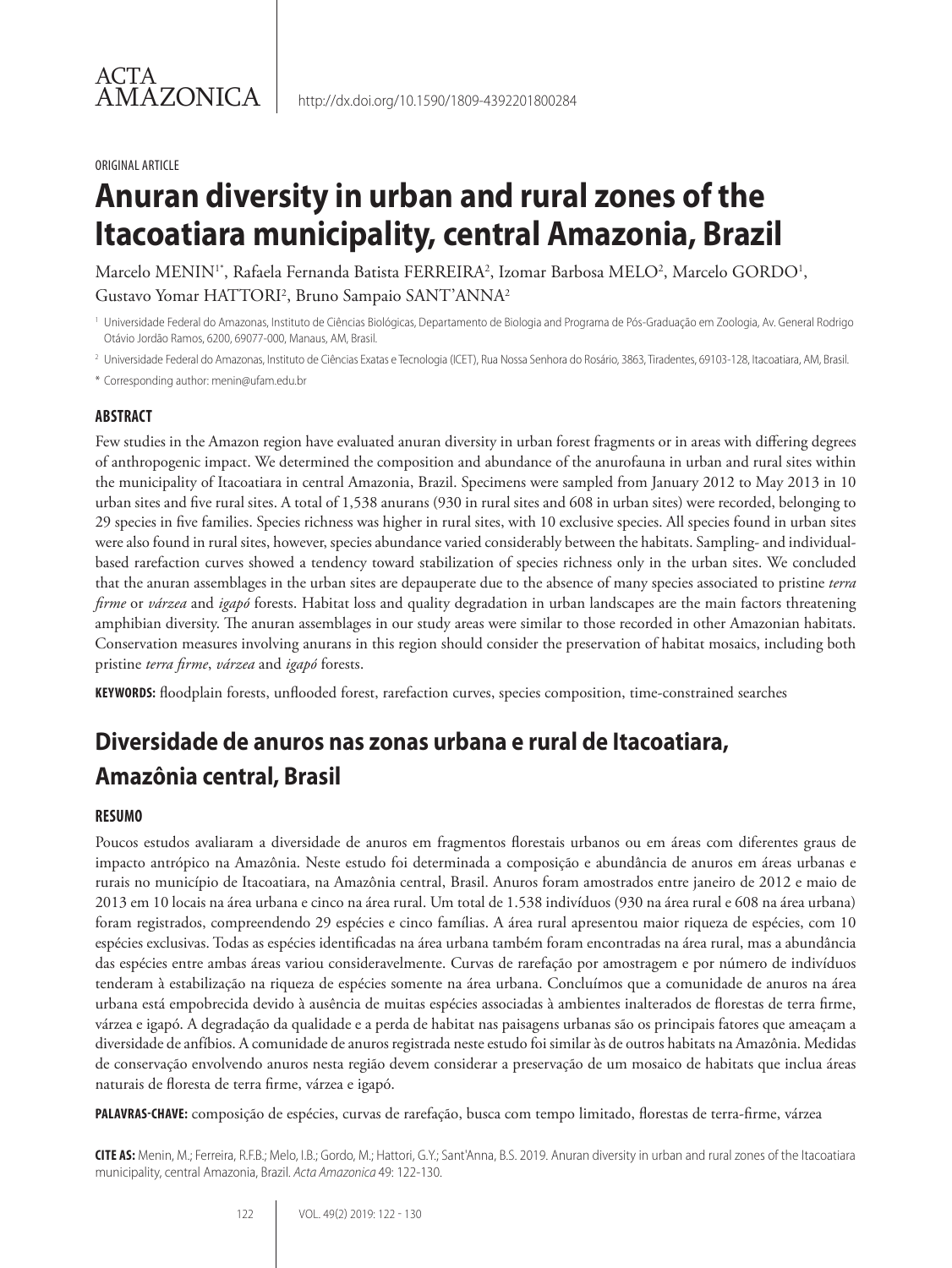

## **INTRODUCTION**

Urban growth ranks as a serious threat to animal biodiversity, affecting the richness and abundance of many species (Delis *et al.* 1996). Due to the increase of human population and migration, it is expected that there will be nearly 2 billion new urban residents in the world by 2030. However, the consequences of current and future urbanization for the biodiversity conservation are poorly known (McDonald *et al.* 2008). Species composition shows pronounced changes along the urban–rural gradient, with non-native species becoming more common closer to the urban cores (McKinney 2002).

Brazil is home to an average 13% of the world's biodiversity (Lewinsohn and Prado 2005), including the greatest amphibian richness, with 1,080 documented species (Segalla *et al.* 2016). Part of this diversity is found in the Amazon region, the largest tropical forest on the planet, most of which remains relatively well preserved. Yet phytophysiognomies in the Amazon have undergone extensive changes in recent decades due to anthropogenic activities and their impact on habitat degradation (Fearnside 2005). In the Brazilian Amazon, 332 amphibian species, including 309 anurans have been recorded (Hoogmoed and Galatti 2017), however, these numbers may well be underestimates due to inconsistencies in the taxonomy of various amphibian groups (Avila-Pires *et al.* 2007), and cryptic diversity (e.g. Funk *et al.* 2012).

Amphibians are sensitive to environmental degradation (Navas and Otani 2007), and some 32% of amphibian species worldwide are known to be either extinct or under threat of extinction (Stuart *et al.* 2008), including 41 anuran species in Brazil (MMA 2014). Decreased habitat quality (Hamer and McDonnell 2008), habitat fragmentation (Tocher *et al.* 2001), and microhabitat loss in urban areas are the primary causes of biodiversity loss in general, and decline of amphibian populations in particular (Silvano and Segalla 2005). Diseases, climate change, and environmental contamination also have been studied as potential causes for the decline and extinction of amphibian populations (e.g. Beebee and Griffiths 2005).

Although the number of studies of anuran communities in the Brazilian Amazon has increased in recent years, most were conducted in pristine areas (e.g. Neckel-Oliveira and Gordo 2004; Pantoja and Fraga 2012; Waldez *et al.* 2013), or in forest fragments in rural zones (e.g. Tocher 1998; Tocher *et al.* 2001). Few studies have analyzed Amazonian anuran diversity in urban forest fragments (Knispel and Barros 2009; Tsuji-Nishikido and Menin 2011; Venâncio *et al.* 2014), or compared anuran diversity in pristine forests and areas with varying degrees of anthropogenic impact (Estupiñán and Galatti 1999; Bernarde and Macedo 2008; Silva and Silva 2010). A decrease in anuran species richness and composition has been reported in highlyimpacted areas, due to changes in rainfall, temperature and humidity that resulted in reduced availability of breeding sites (Estupiñán and Galatti 1999; Bernarde and Macedo 2008). On

the other hand, amphibian species that are habitat generalists can increase their chances of survival in urban and suburban landscapes by using artificial water bodies for reproduction (Hamer and McDonnell 2008).

The region of the municipality of Itacoatiara (Amazonas state), in central Amazonia, is composed of a mosaic of seasonal *várzea* and *igapó* (floodplain forests) and *terra firme*  (unflooded) forests (Hess *et al.* 2003). Urbanized areas within the municipality are relatively small, and surrounded by rural areas, which leads to a low degree of habitat disturbance and provides an interesting model system in which to study the effects of the urban-rural gradient on species diversity and composition.

Therefore, the aim of this study was to investigate the differences between anuran assemblages of urban and rural landscapes in the municipality. We analyzed the composition, abundance, dominance, and constancy of nocturnal anuran species. We hypothesized that the species assemblages in urban sites are composed of species primarily from open habitats, while assemblages from rural sites are composed mainly of species from different types of forests.

## **MATERIAL AND METHODS**

#### **Study areas**

The study was carried out in sites located in rural and urban zones in the municipality of Itacoatiara, Amazonas state, Brazil, located on the northern margin of the middle Amazonas River, in central Amazonia (Figure 1), and covering an area of 8,892 km² (SEPLANCTI 2015). The climate is Am (Köppen-Geiger system, tropical monsoon, without a dry season) (Peel *et al.* 2007), and the mean annual rainfall and temperature are 1,885 mm and 27 ºC, respectively. The rainy season typically occurs from November to May, with the heaviest rainfall from March through May (Marques Filho *et al.* 1981). The floodplain areas are called *várzea* and *igapó* (Junk 2000), and the unflooded areas are covered by *terra firme* forest*.*

We sampled 15 sites, 10 located in the urban zone and five in the rural zone of the municipality (Table 1). Urban sites were characterized by high density of houses and roads, following Oda *et al.* (2017). In the urban environment we concentrated the sampling effort on abandoned terrains containing water bodies (streams and ponds) that are filled during the rainy season and known to be used by frogs for reproduction. The vegetation in these areas consisted mostly of shrubs, grasses and sparse trees (Table 1). All sampling sites were in close proximity to human residences. Rural sites were located outside of, or along the perimeter of, the urban sites and were characterized by the presence of agricultural activity, fish- and cattle-farms, small plantations and forest fragments. The rural sites were composed mostly of *várzea* and *igapó* forests, which are flooded from December to August, and *terra firme* forest. The vegetation consisted of shrubs, forest with a fairly dense canopy, and an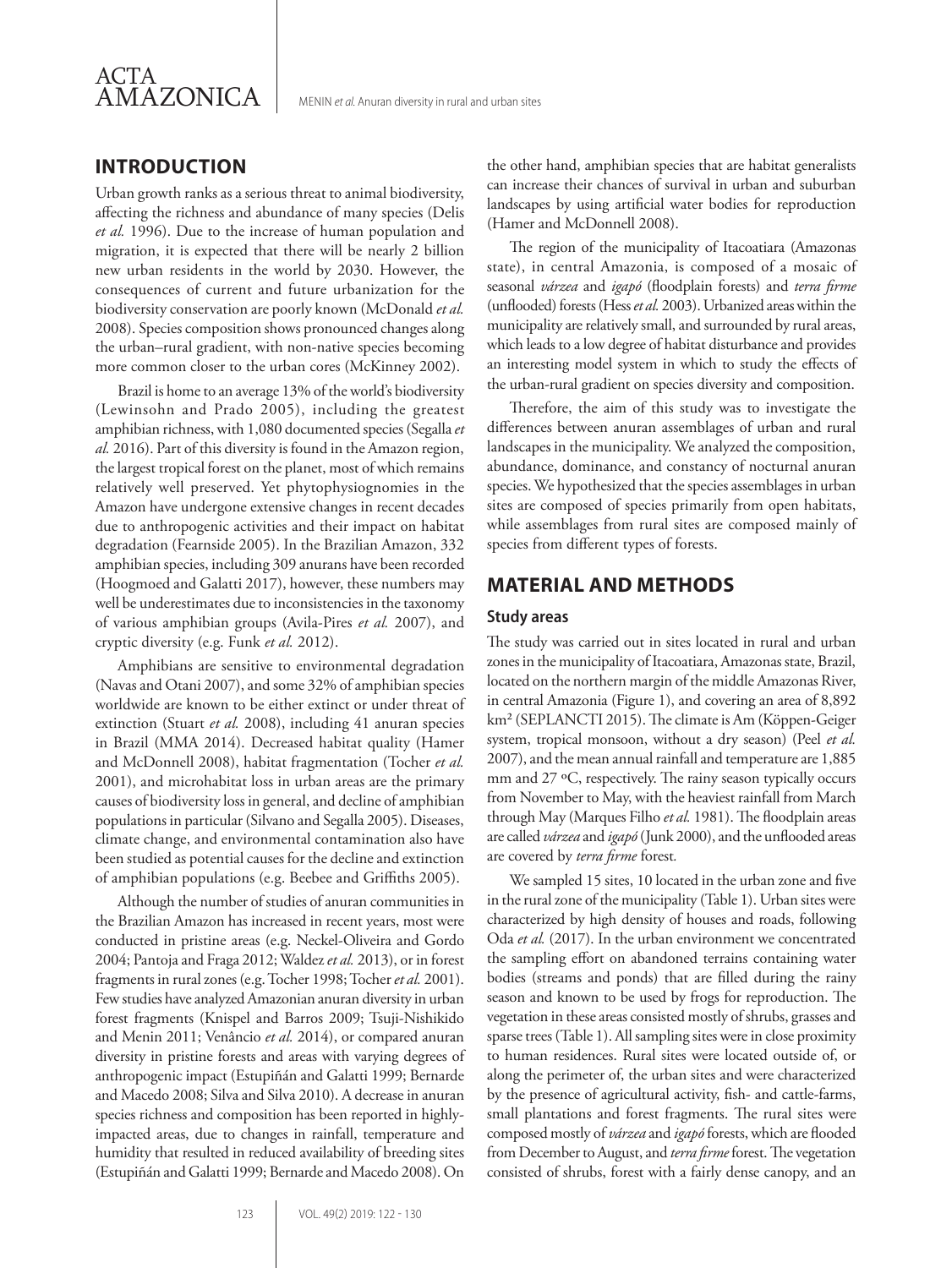





Figure 1. Geographical location of the sampling sites, Itacoatiara municipality, Amazonas State, Brazil. Dots = urban sampling sites (1 to 10). Triangles = rural sampling sites (11 to 15). Site numbers correspond with Table 1.

understory with low and fragmented light penetration. All sampling sites, with the exception of one site in the *várzea* habitat, contained permanent and temporary water bodies such as puddles, ponds, streams or small lakes.

#### **Sampling methods and species identification**

Nocturnal anuran assemblages were surveyed through time-constrained searches (Scott 1994) on the ground, vegetation and along the margins of ponds and streams. Samplings were conducted from January to April 2012 in the urban sites, and from December 2012 to May 2013 in the rural sites, using three person-hours, between 19:00 and 22:00 h, per site. The sampling effort employed in each site is expressed as person-hours. Each urban site was visited twice, totaling 180 person-hours (3 people  $\times$  3 hours  $\times$  10 sites  $\times$  2 samplings). Rural sites were visited four times, also totaling 180 person-hours (3 people  $\times$  3 hours  $\times$  5 sites  $\times$  4 samplings). All collected specimens were transported to the laboratory for identification. Species were identified based on their morphology using Rodríguez and Duellman (1994), Duellman (2005), Lima *et al.* (2012), and taxonomic expertise of the team. Nomenclature in this study follows Amphibian Species of the World (Frost 2018). Voucher specimens of each species were anesthetized and killed using 5% lidocaine chlorhydrate, preserved in 10% formalin, later transferred to 70% ethanol, and deposited in the Amphibians Section of the

**Table 1.** Identification, geographical coordinates and habitat characterization of each sampling site for anuran diversity and abundance, Itacoatiara municipality, Amazonas State, Brazil.

|    | Site nr. Site name<br>Coordinates<br>Site characteristics |                            |                                                                         |  |  |  |  |  |
|----|-----------------------------------------------------------|----------------------------|-------------------------------------------------------------------------|--|--|--|--|--|
|    | <b>URBAN SITES</b>                                        |                            |                                                                         |  |  |  |  |  |
|    | Bairro Jardim Adriana                                     | 03°06'59.1"S, 58°25'51.6"W | Abandoned terrain with shrubs, grasses, trees and stream                |  |  |  |  |  |
| 2  | Bairro Jardim Amanda                                      | 03°06'59.1"S, 58°25'51.8"W | Abandoned terrain with shrubs, grasses and stream                       |  |  |  |  |  |
| 3  | Bairro da Paz                                             | 03°07'00.8"S, 58°25'41.7"W | Abandoned terrain with shrubs, grasses and stream                       |  |  |  |  |  |
| 4  | Bairro Mamud Amed                                         | 03°08'33.3"S, 58°25'27.1"W | Abandoned terrain with shrubs, grasses and stream                       |  |  |  |  |  |
| 5  | Bairro Novo Horizonte                                     | 03°07'42.4"S, 58°26'23.4"W | Abandoned terrain with shrubs, grasses and stream                       |  |  |  |  |  |
| 6  | Barreira                                                  | 03°07'54.9"S, 58°26'47.1"W | Abandoned terrain with shrubs, grasses and stream                       |  |  |  |  |  |
| 7  | <b>Bairro Pedreiras</b>                                   | 03°08'16.5"S, 58°26'58.0"W | Terrain with shrubs, grasses, trees and stream in a particular property |  |  |  |  |  |
| 8  | <b>Bairro Tiradentes</b>                                  | 03°08'00.3"S, 58°25'43.2"W | Abandoned terrain with shrubs, grasses, trees and stream                |  |  |  |  |  |
| 9  | Bairro São Jorge                                          | 03°08'38.1"S, 58°25'54.4"W | Terrain with shrubs, grasses, trees and stream                          |  |  |  |  |  |
| 10 | Bairro Jauary                                             | 03°08'59.6"S, 58°26'13.6"W | Abandoned terrain with shrubs, grasses, trees and rainwater ponds       |  |  |  |  |  |
|    | <b>RURAL SITES</b>                                        |                            |                                                                         |  |  |  |  |  |
| 11 | Aeroporto                                                 | 03°07'23.3"S, 58°27'00.1"W | Várzea forest and stream                                                |  |  |  |  |  |
| 12 | Centenário                                                | 03°08'24.5"S, 58°27'24.6"W | Igapó forest and areas with shrubs, grasses, tress and stream           |  |  |  |  |  |
| 13 | Caru                                                      | 03°02'38.5"S, 58°37'31.6"W | Várzea forest and area with shrubs, grasses, trees and stream           |  |  |  |  |  |
| 14 | Litiara                                                   | 03°01'42.8"S, 58°32'29.6"W | Shrubs, grasses, artificial<br>ponds and terra firme forest around      |  |  |  |  |  |
| 15 | Comunidade da Penha                                       | 03°03'05.7"S, 58°27'02.7"W | Várzea forest and areas with shrubs, grasses and stream                 |  |  |  |  |  |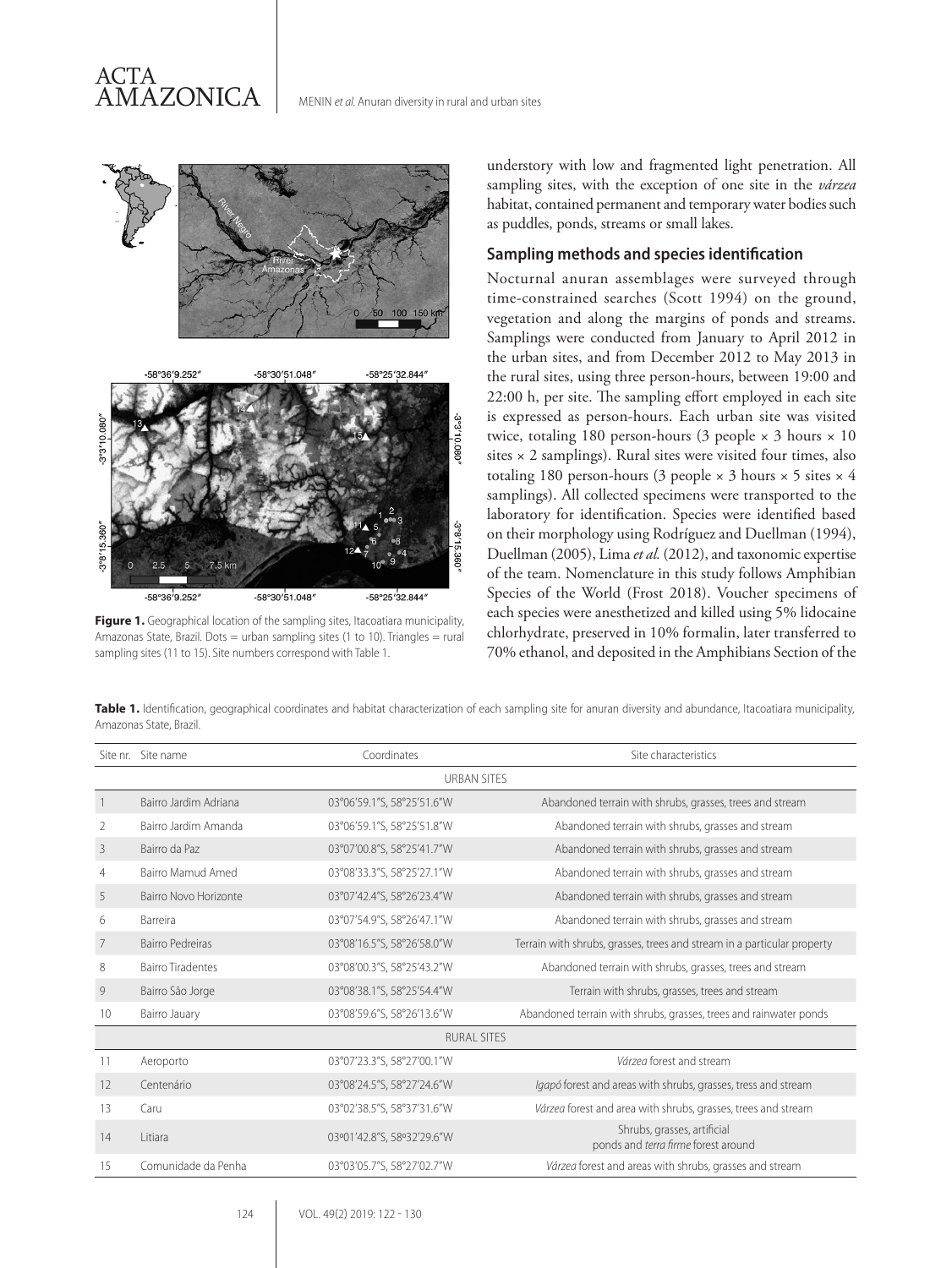

Paulo Bürhnheim Zoological Collection of the Universidade Federal do Amazonas – (CZPB-AA) (Supplementary Material, Appendix S1). Tissue samples were not collected. The remaining individuals were released in nearby areas to avoid recapture in subsequent samplings. The collection permit was granted by the Instituto Chico Mendes de Conservação da Biodiversidade / ICMBio (# 32557-1).

#### **Data analysis**

For both urban and rural sites, sample- and individual-based rarefaction curves (*sensu* Gotelli and Colwell 2001) were obtained from 1,000 randomizations using the S(est) analytical index (Colwell *et al.* 2012) in the EstimateS 9 program (Colwell 2013). This method is appropriate for estimating species richness and for comparing data sets containing different numbers of individuals (Gotelli and Colwell 2001).

Species dominance and diversity were determined using the Berger-Parker dominance index (d) and the Shannon-Wiener diversity index (H'; Krebs 1999), respectively. All analyses were performed using PAST software (Hammer *et al.* 2001). The frequency of each species was calculated using the constancy index (Dajoz 1973):  $C = \pi x 100/P$ , where *C* is the constancy value for the species, *pi* is the number of samples in which species *i* was found, and *P* is the total number of samples. According to this index, if  $C \geq 50\%$  the species is considered "constant", if  $25\% \leq C \leq 50\%$  the species is "accessory" and if  $C \leq 25\%$  the species is "accidental". Ordinations of species composition were made for rural and urban sites via multivariate analysis based on a non-metric multidimensional scaling (NMDS), and using Primer 6.0 software. Ordination of quantitative (abundance) and qualitative (presence/absence) data were estimated with the Bray-Curtis dissimilarity index on site-standardized (proportion of each species in each site) and square-root transformed data, and the Jaccard index, respectively. In the NMDS the stress value reflects how well the ordination summarizes the observed distances between the samples, and values lower than 20% can be ecologically interpretable (Hu *et al.* 2015). In addition, we used one-way analysis of similarity (ANOSIM) tests to assess differences in anuran composition in rural and urban sites based on quantitative and qualitative data.

### **RESULTS**

We recorded 1,538 specimens (930 in the rural sites and 608 in the urban sites), belonging to 29 species from five families (Table 2). Hylidae was the family with the highest number of species (18) representing 62% of the total number of sampled species, followed by Leptodactylidae (7; 24%), Bufonidae (2; 8%), and Microhylidae and Pipidae (1 species each; 3%).

Twenty-nine species were found in the rural sites (Table 2), varying from nine to 15 species (Figure 2A), and from 74 to 393 individuals (Figure 2B). Ten species were recorded exclusively in

rural sites (*Boana boans*, *Boana* aff. *cinerascens*, *Boana* cf. *fasciata*, *Boana geographica*, *Boana wavrini*, *Osteocephalus taurinus*, *Scinax boesemani*, *Scinax garbei*, *Leptodactylus longirostris*, and *Leptodactylus pentadactylus*). *Dendropsophus walfordi* was the most abundant species, representing 17% of all specimens collected in the rural sites, followed by *B. geographica* (13%) and *Leptodactylus podicipinus* (13%). Nineteen species were found in the urban sites (Table 2), varying from six to 11 species (Figure 2A), and from 19 to 138 individuals (Figure 2B). No species was exclusive to urban sites. *Rhinella major* was the most abundant species, representing 27% of all specimens collected at urban sites.

**Table 2.** Number of individuals and constancy of occurrence per species of anurans recorded in rural and urban sites, Itacoatiara municipality, Amazonas State, Brazil. Ace = Accessory; Acc = Accidental; Cons = Constant.

|                                                      | Number of<br>individuals |                | Constancy of<br>occurrence |                          |  |
|------------------------------------------------------|--------------------------|----------------|----------------------------|--------------------------|--|
| Family / Species                                     | Rural                    | Urban          | Rural                      | Urban                    |  |
|                                                      | sites                    | sites          | sites                      | sites                    |  |
| <b>BUFONIDAE</b>                                     |                          |                |                            |                          |  |
| Rhinella major (Spix, 1824)                          | 32                       | 165            | Ace                        | Cons                     |  |
| Rhinella marina (Linnaeus, 1758)                     | 18                       | 17             | Ace                        | Acc                      |  |
| <b>HYLIDAE</b>                                       |                          |                |                            |                          |  |
| Boana boans (Linnaeus, 1758)                         | 4                        | 0              | Acc                        |                          |  |
| Boana aff. cinerascens (Spix, 1824)                  | 6                        | $\Omega$       | Acc                        |                          |  |
| Boana cf. fasciata (Günther, 1858)                   | 28                       | $\Omega$       | Acc                        |                          |  |
| Boana geographica (Spix, 1824)                       | 125                      | $\Omega$       | Cons                       | $\overline{a}$           |  |
| Boana lanciformis (Cope, 1871)                       | 1                        | 5              | Acc                        | Acc                      |  |
| <i>Boana punctata</i> (Schneider, 1799)              | 1                        | 48             | Acc                        | Ace                      |  |
| Boana raniceps (Cope, 1862)                          | 54                       | 10             | Ace                        | Ace                      |  |
| Boana wavrini (Parker, 1936)                         | 8                        | $\overline{0}$ | Acc                        | $\overline{\phantom{a}}$ |  |
| Dendropsophus leucophyllatus (Beireis, 1783)         | $\overline{4}$           | 81             | Acc                        | Acc                      |  |
| Dendropsophus rossalleni (Goin, 1959)                | 3                        | 3              | Acc                        | Acc                      |  |
| Dendropsophus walfordi (Bokermann, 1962)             | 155                      | 32             | Cons                       | Cons                     |  |
| Lysapsus bolivianus Gallardo, 1961                   | 96                       | 3              | Ace                        | Acc                      |  |
| Osteocephalus taurinus Steindachner, 1862            | 1                        | 0              | Acc                        |                          |  |
| Scinax boesemani (Goin, 1966)                        | 67                       | $\overline{0}$ | Acc                        |                          |  |
| Scinax garbei (Miranda-Ribeiro, 1926)                | 1                        | $\Omega$       | Acc                        |                          |  |
| Scinax ruber (Laurenti, 1768)                        | 59                       | 25             | Cons                       | Ace                      |  |
| Sphaenorhynchus dorisae (Goin, 1957)                 | 1                        | 3              | Acc                        | Acc                      |  |
| Trachycephalus typhonius (Linnaeus, 1758)            | 1                        | 18             | Acc                        | Ace                      |  |
| LEPTODACTYLIDAE                                      |                          |                |                            |                          |  |
| Adenomera hylaedactyla (Cope, 1868)                  | 1                        | 8              | Acc                        | Acc                      |  |
| Leptodactylus fuscus (Schneider, 1799)               | 13                       | 49             | Acc                        | Cons                     |  |
| Leptodactylus longirostris Boulenger, 1882           | 13                       | $\overline{0}$ | Ace                        |                          |  |
| Leptodactylus macrosternum Miranda-<br>Ribeiro, 1926 | 77                       | 36             | Cons                       | Cons                     |  |
| Leptodactylus pentadactylus (Laurenti, 1768)         | $\overline{4}$           | $\overline{0}$ | Acc                        |                          |  |
| Leptodactylus petersii (Steindachner, 1864)          | 26                       | 8              | Ace                        | Acc                      |  |
| Leptodactylus podicipinus (Cope, 1862)               | 120                      | 77             | Cons                       | Cons                     |  |
| MICROHYLIDAE                                         |                          |                |                            |                          |  |
| Elachistocleis helianneae Caramaschi, 2010           | 10                       | 16             | Acc                        | Acc                      |  |
| PIPIDAE                                              |                          |                |                            |                          |  |
| Pipa pipa (Linnaeus, 1758)                           | $\mathbf{1}$             | 4              | Acc                        | Acc                      |  |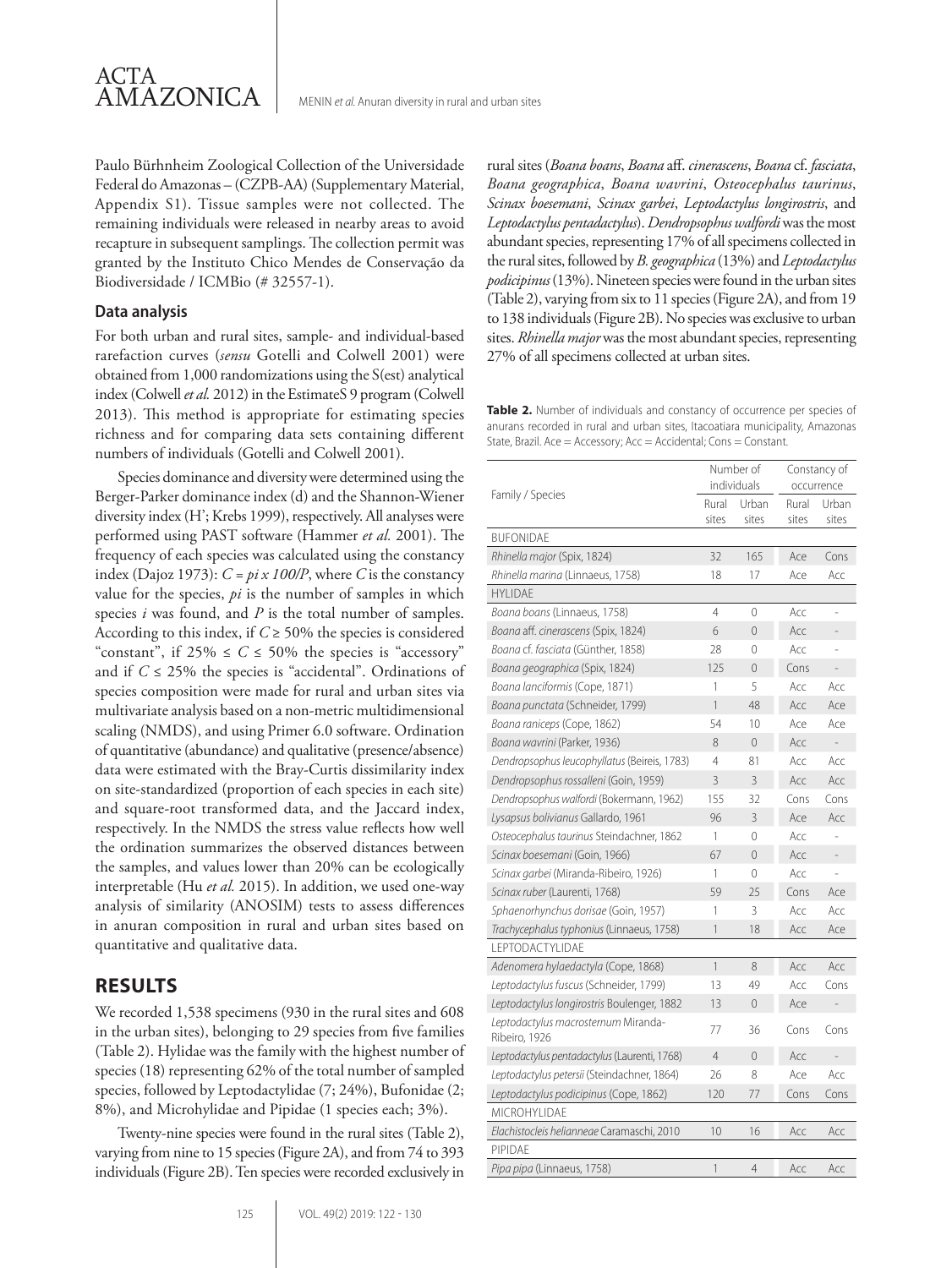

We observed a great difference in the number of individuals between the species when comparing sampling sites. *Rhinella major*, *Boana punctata*, *Dendropsophus leucophyllatus*, *Trachycephalus typhonius*, and *Leptodactylus fuscus* were more abundant in urban sites, while *Boana raniceps*, *D. walfordi*, *Lysapsus bolivianus*, *Scinax ruber*, *Leptodactylus macrosternum*, *Leptodactylus petersii*, and *L. podicipinus* were more abundant in rural sites (Table 2).

Sampling- and individual-based rarefaction curves from rural sites showed no tendency toward stabilization (Figures 3A and B). On the other hand, the sampling effort in the urban sites was such that the rarefaction curves showed a weak tendency to report more species in this treatment (Figures 3C and D). Rural sites had higher species diversity (H'= 2.59 vs H'= 2.37), while the urban sites showed a higher dominance index (d= 0.27 vs d= 0.16). The constancy index showed high numbers of accidental species in both rural and urban sites, 62% and 53%, respectively (Table 2).

Ordination of the anuran assemblage composition based on quantitative data (Stress = 0.17) resulted in a cluster with most urban sites partially segregated from the rural sites (Figure 4A). Ordination based on qualitative data (Stress = 0.19) resulted in a cluster with most urban and rural sites close to each other (Figure 4B). A one-way Anosim test using the treatment as a factor was significant for quantitative data (R global=  $0.26$ ;  $p = 0.04$ ), but was non-significant for qualitative data (R global =  $0.14$ ; p =  $0.15$ ). Direct ordination based on anuran species presence/absence data for all sampling sites indicated a clear division between urban and rural sites due the presence of exclusive species in rural sites (Figure 5). However, most species occurred in both rural and urban sites (Figure 5).



**Figure 2.** Number of species (A) and abundance of individuals (B) of nocturnal anurans in 10 urban and five rural sampling sites, Itacoatiara municipality, Amazonas State, Brazil.



Figure 3. Rarefaction curves based on the number of samples (A and C), and the number of individuals (B and D) of nocturnal anuran species, Itacoatiara municipality, Amazonas State, Brazil. A and B = rural sampling sites; C and D = urban sampling sites. The continuous line represents the average calculated via 1,000 randomizations and the dashed lines represent the upper and lower 95% confidence intervals.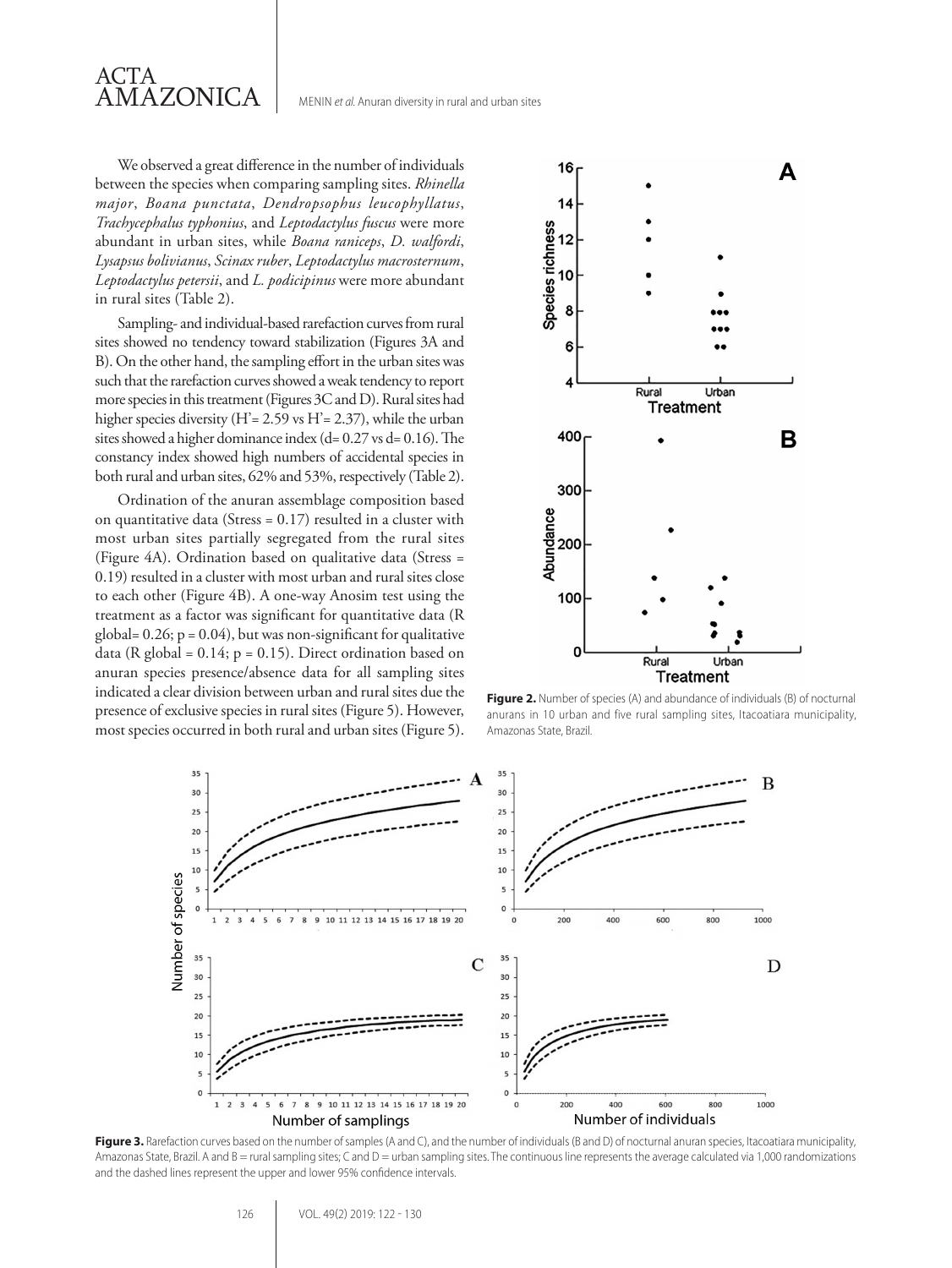

ACTA

AMAZONICA

**Figure 4.** Non-metric multidimensional scaling (NMDS) based on abundance (A) and presence/absence (B) of anuran species from urban and rural sampling sites, Itacoatiara municipality, Amazonas State, Brazil. Urban (u) and rural (r) site numbers correspond with Table 1.



**Figure 5.** Direct ordination of presence and absence data of anuran species for 10 urban and five rural sampling sites, Itacoatiara municipality, Amazonas State, Brazil.

## **DISCUSSION**

Our results showed that anuran assemblages differed between urban and rural sites in the Itacoatiara municipality. As expected, anuran diversity was higher in rural sites (29 species) than in urban sites (19 species), probably due to that (a) rural sampling sites were located in less anthropically-impacted areas than urban sites, and included a habitat mosaic of *várzea*, *igapó* and *terra firme* forests, and (b) urbanization may have decreased species richness and abundance due to habitat modification caused by anthropogenic activities (Pillsbury and Miller 2008) such as the reduction of vegetation heterogeneity (Oda *et al.* 2017). Additionally, species composition in urban sites was a subset of the species found in pristine areas or zones with lower degree of habitat disturbance.

Habitat loss and forest fragmentation are the primary and most obvious anthropic effects impacting biodiversity loss around the world (Cushman 2006; Verdade *et al.* 2012). These effects have a negative impact on amphibian fauna, including reduction of species richness and abundance and alteration of species distribution in forest fragments (Fahrig 2003). Although we could assess only the presentday pattern of species composition in the urban sites of the Itacoatiara municipality, the conversion of forest into open areas has probably been the main mechanism responsible for the replacement of forest species by those that appear welladapted to open habitats (Bitar *et al.* 2015). Similar results were reported in the eastern Amazon, where species richness decreased with increasing intensity of human impact, varying from 37 species in *terra firme* forests to 19 species in urban sites (Estupiñán and Galatti 1999). Likewise, in an experiment involving forest fragmentation in central Amazonia, Tocher *et al.* (2001) observed a decrease in the total number of species proportional to the increase of disturbance level. In the current study, we observed a notable reduction in the proportion of forest-dwelling species, specially those associated with streams (*B. boans*, *B. wavrini*), or breeding habitat specialists (*L. pentadactylus* uses burrows distant from streams for egg deposition and tadpole development) (Martins and Moreira 1991; Hödl 1990; Lima *et al.* 2012), the latter being found exclusively in rural sites.

The total number of species in all sites (29) was similar to that found in studies carried out in urban forest fragments and human-impacted sites in Brazilian Amazonia (Estupiñán and Galatti 1999; Tsuji-Nishikido and Menin 2011; Venâncio *et al.* 2014). However, the number was greater than that found in a pristine site of *terra firme* forest in Rio Preto da Eva, some 110 km west of our study area, where complementary methods (active, passive, diurnal and nocturnal samplings) resulted in the record of 23 species (Ilha and Dixo 2010). The difference might have been caused by the smaller sampling area and lower sampling effort by Ilha and Dixo (2010) relative to our study. The number of species in our study was smaller than that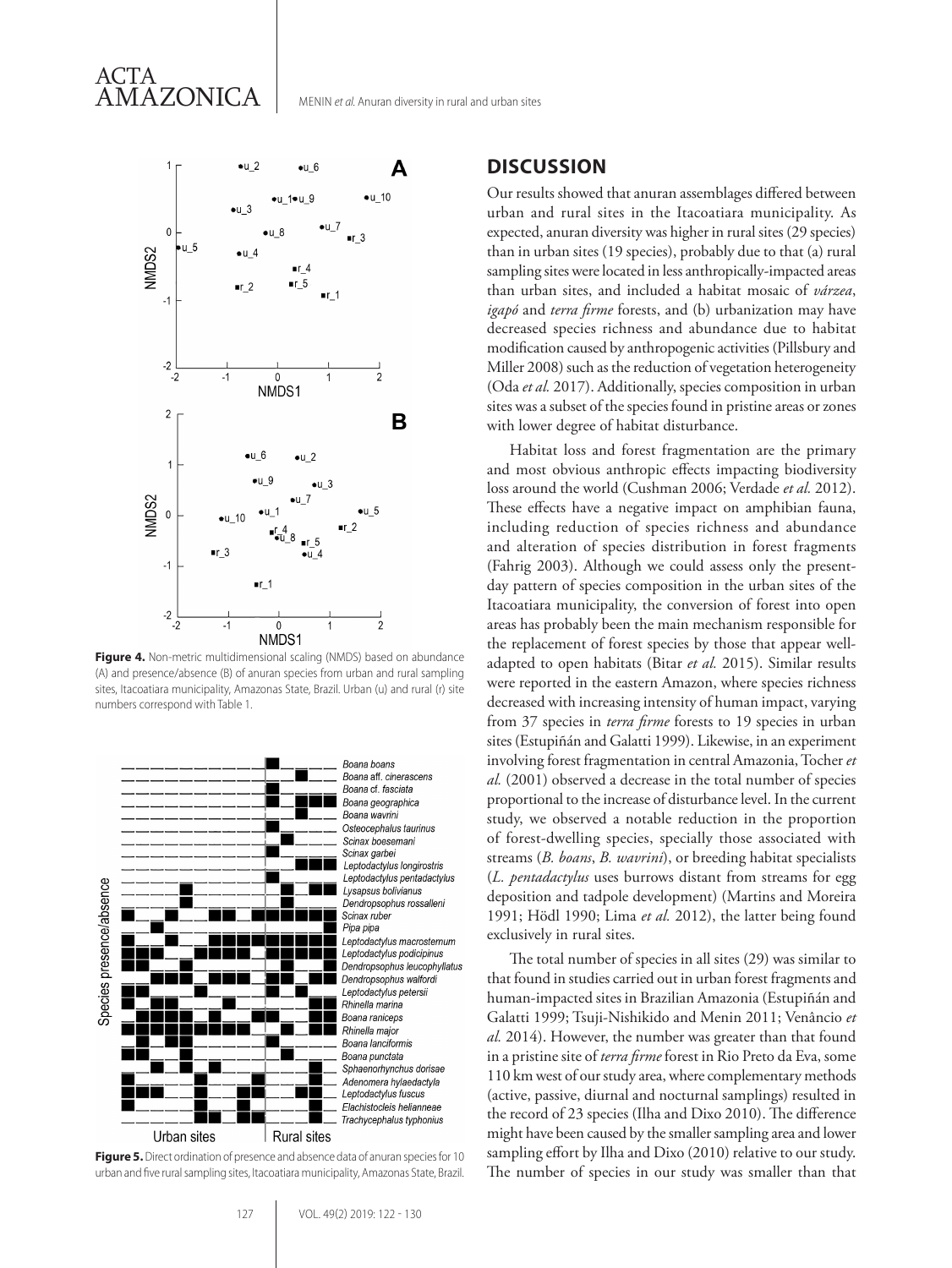

reported from nearby extensively sampled sites, such as Reserva Ducke, in Manaus (53 species; Lima *et al.* 2012). Differences in species richness between our study sites and other localities may also be associated with the use of different sampling methods, such as using both passive and active searches and low replication of the sampling locations, mainly in the rural sites of the Itacoatiara municipality. In addition, differences in local environmental characteristics may be an important factor in explaining variation in herpetofauna assemblages (Cole *et al.* 2013). Higher number of Hylidae and Leptodactylidae species were also reported in other studies carried out in Amazonian urban fragments (Estupiñán and Galatti 1999; Tsuji-Nishikido and Menin 2011), pristine *terra firme* forests (Lima *et al.* 2012) and *várzea* forests (Waldez *et al.* 2013).

In both rural and urban sites, we found species that are associated with different Amazonian habitats such as open areas, *terra firme*, *igapó* and *várzea* forest and floating meadows. Open area species comprised 37% and 65% of all individuals in the rural and urban sites, respectively. In the rural sites, we found species that are typically found in *terra firme* forests (e.g. *B. boans*, *O. taurinus*), or commonly found in *igapó* and *várzea* forests, and floating meadows (e.g. *B. punctata*, *D. walfordi*, *L. bolivianus*) (Neckel-Oliveira and Gordo 2004; Lima *et al.* 2012; Waldez *et al.* 2013; Bönning *et al.* 2017). The presence of several open area species in rural sites is not surprising, due to the disturbance caused by the agricultural processes and livestock raising. In urban sites, we recorded species otherwise common in floating meadows in *v*árzea habitats. The presence of these species in the urban sites may be associated with (a) habitat similarity: both floating meadows and urban sites are "open areas" allowing typical species originally adapted to floating meadows colonize the urban sites; (b) the presence of water bodies in the urban sites, allowing the reproduction of these species; and (c) the proximity of the urban sites to *várzea* forests.

Species composition based on species abundance (quantitative data) differed significantly between urban and rural sites and, despite the greater diversity in rural sites, there was no significant difference in qualitative data. Additionally, all species recorded in urban sites were also found in rural sites, explaining the lack of significant difference in species composition based on qualitative data. Five species reported in both urban and rural sites showed higher abundance in the urban sites. Deforestation could allow open-area specialists to expand their spatial distribution, resulting in high dominance values, as observed for *R. major* in the urban study sites. This could occur due to the resilience of some anuran species to urbanization (Oda *et al.* 2017), replacing forest-dwelling species. The high number of rare and accessory species and the low number of constant species in both rural and urban sites supports the hypothesis that assemblages in tropical regions have few common species and many rare species (e.g. Odum 2001). As rarefaction curves did not reach an asymptote in rural sites, additional sampling effort could add new species, which is not expected in urban sites, considering the asymptotic tendency in both sampled- and individual-based rarefaction curves.

## **CONCLUSIONS**

Our rapid sampling of several urban and rural sites in the Itacoatiara municipality, in the central Amazon, indicated that anuran assemblages in urban sites are depauperate due to the absence of many species associated with pristine *terra firme*, *igapó* or *várzea* forests, probably caused by simplification and loss of the natural habitat, leading to selective species extinction. Decreased habitat quality and habitat loss in urban landscapes are the main factors threatening amphibian diversity (Hamer and McDonnell 2008). According to the recommendations of the Brazilian Amphibian Conservation Action Plan (BACAP) (Verdade *et al.* 2012), assessments of the effects of these factors on amphibians, specially on endemic species, should be a key priority for future mapping and research efforts. Therefore, conservation measures for anurans in Itacoatiara should consider habitat mosaics, including both pristine *terra firme*, *várzea* and *igapó* forest and floating meadows. The persistence of anuran populations in urban landscapes will depend on the preservation of vegetation and breeding habitats such as ponds and streams.

## **ACKNOWLEDGMENTS**

We thank the Fundação de Amparo à Pesquisa do Estado do Amazonas (FAPEAM # PIB-B 0031/2012) for granting an undergraduate fellowship to RFBF, and the Conselho Nacional de Desenvolvimento Científico e Tecnológico (CNPq) for the Research Productivity grant to MM. We are also grateful to our colleagues of the Grupo de Pesquisa em Biologia e Produção de Organismos Aquáticos Amazônicos for the assistance with fieldwork, to the Instituto Chico Mendes de Conservação da Biodiversidade (ICMBio) for granting a collection permit, and Sérgio H. Borges, Pedro A. C. L. Pequeno and Afonso J. C. G. Pereira for assistance with the multivariate analysis. Additional thanks are given to Maria Isabel da Silva and Adrian Barnett for English-language editing; Claudia Keller, Paulo Bobrowiec and the anonymous referees for suggestions during the reviewing process. Thanks to Cynthia P. A. Prado for the suggestions at the beginning of this work.

#### **REFERENCES**

- Avila-Pires, T.C.S.; Hoogmoed, M.S.; Vitt, L.J. 2007. Herpetofauna da Amazônia. In: Nascimento, L.B.; Oliveira, M.E.(Eds). *Herpetologia no Brasil II*. Sociedade Brasileira de Herpetologia, Belo Horizonte, p.3–43.
- Beebee, T.J.C.; Griffiths, R.A. 2005. The amphibian decline crisis: A watershed for conservation biology? *Biological Conservation*, 125: 271–285.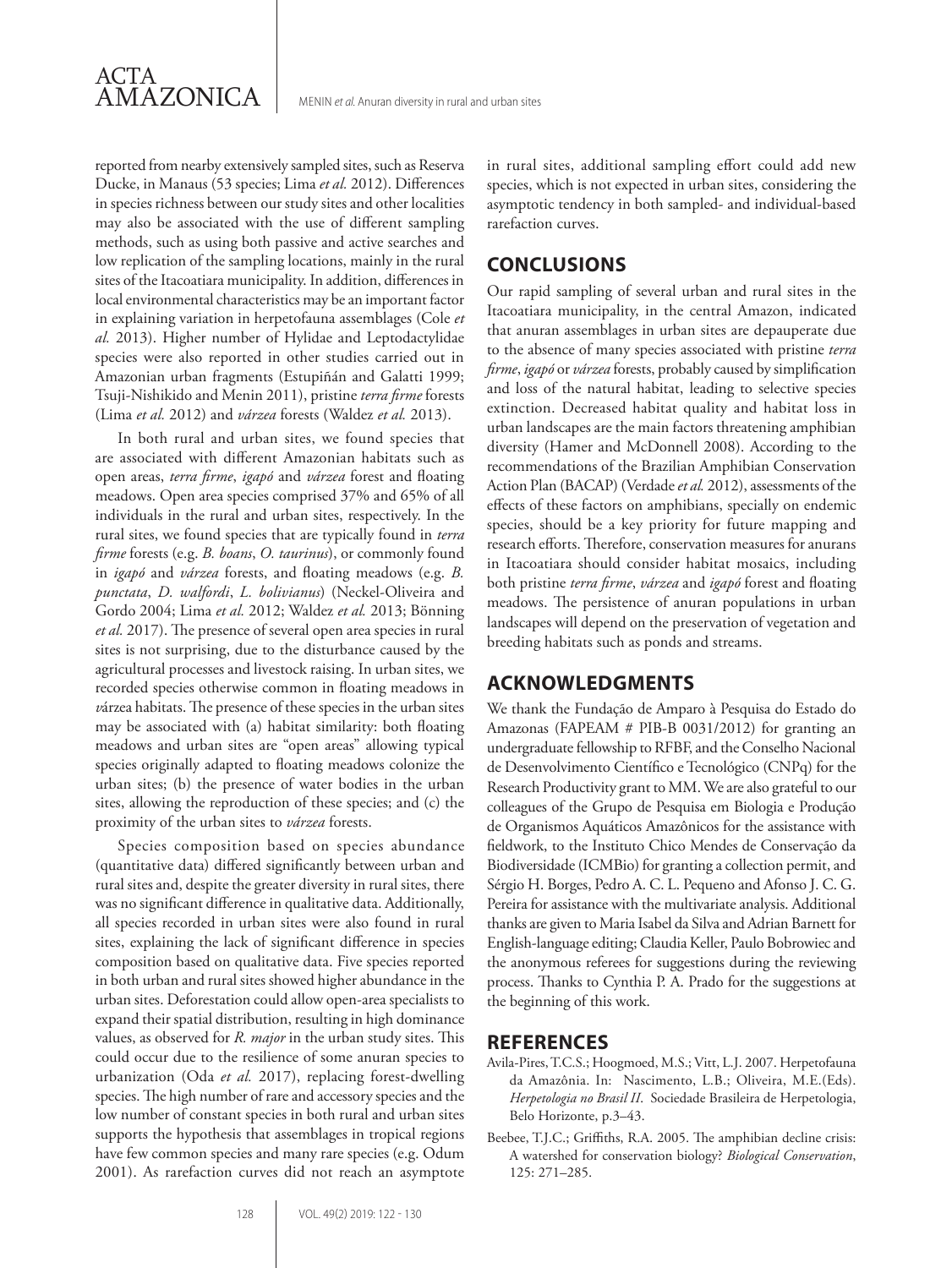Bernarde, P.S.; Macedo, L.C. 2008. Impacto do desmatamento e formação de pastagens sobre a anurofauna de serapilheira em Rondônia. *Iheringia, Série Zoologia*, 98: 454–459.

ACTA

AMAZONICA

- Bitar, Y.O.C.; Juen, L.; Pinheiro, L.C.; Santos-Costa, M.C. 2015. Anuran beta diversity in a mosaic anthropogenic landscape in transitional Amazon. *Journal of Herpetology*, 49: 75–82.
- Böning, P.; Wolf, S.; Upton, K.; Menin, M.; Venegas, P.J.; Lötters, S. 2017. Amphibian diversity and its turnover in floating meadows along the Amazon River. *Salamandra*, 53: 379–388.
- Cole, C.J.; Townsend, C.R.; Reynolds, R.P.; MacCulloch, R.D.; Lathrop, A. 2013. Amphibians and reptiles of Guyana, South America: illustrated keys, annotated species accounts, and a biogeographic synopsis. *Proceedings of the Biological Society of Washington*, 125: 317–578.
- Colwell, R.K. 2013. EstimateS: Statistical estimation of species richness and shared species from samples. Version 9.1.0. (http:// viceroy.eeb.uconn.edu/estimates/). Accessed on 08/05/2014.
- Colwell, R.K.; Chao, A.; Gotelli, N.J.; Lin, S-Y.; Mao, C.X.; Chazdon, R.L.; Longino, J.T. 2012. Models and estimators linking individual-based and sample-based rarefaction, extrapolation and comparison of assemblages. *Journal of Plant Ecology*, 5: 3–21.
- Cushman, S.A. 2006. Effects of habitat loss and fragmentation on amphibians: A review and prospectus. *Biological Conservation*, 128: 231–240.
- Dajoz, R. 1973. *Ecologia Geral*. 2nd ed. Ed. Vozes Ltda and EDUSP, São Paulo, 480p.
- Delis, P.R.; Mushinsky, H.R.; McCoy, E.D. 1996. Decline of some west-central Florida anuran populations in response to habitat degradation. *Biodiversity and Conservation*, 5: 1579–1595.
- Duellman, W.E. 2005. *Cusco Amazónico: the lives of amphibians and reptiles in an Amazonia rainforest*. Cornell University Press, Ithaca, USA, 488p.
- Estupiñán, R.A.; Galatti, U. 1999. La fauna anura em areas con diferentes grados de intervención antrópica de la Amazonia Oriental Brasileña. *Revista de La Academia Colombiana de Ciências Exactas Físicas y Naturales*, 23: 275–286.
- Fahrig, L. 2003. Effects of habitat fragmentation on biodiversity. *Annual Review of Ecology, Evolution, and Systematics*, 34: 487–515.
- Fearnside, P.M. 2005. Deforestation in Brazilian Amazonia: history, rates and consequences. *Conservation Biology*, 19: 680–688.
- Frost, D.R. 2018. Amphibian Species of the World: an Online Reference. Version 6.0. American Museum of Natural History, New York, USA. (http://research.amnh.org/herpetology/ amphibia/index.html). Accessed on 09/07/2018.
- Funk, W.C.; Caminer, M.; Ron, S.R. 2012. High levels of cryptic species diversity uncovered in Amazonia frogs. *Proceedings of the Royal Society of London B*, 279: 1806–1814.
- Gotelli, N.J.; Colwell, RK. 2001. Quantifying biodiversity: procedures and pitfalls in the measurement and comparison of species richness. *Ecology Letters*, 4: 379–391.
- Hamer, A.J.; McDonnell, M.J. 2008. Amphibian ecology and conservation in the urbanizing world: a review. *Biological Conservation*, 141: 2432–2449.
- Hammer, O.; Harper, D.A.T.; Ryan, P.D. 2001. PAST: Paleontological Statistics Software Package for Education and Data Analysis. *Palaeontologia Electronica*, 4: 1–9.
- Hess, L.L.; Melack, J.M.; Novo, E.M.L.M.; Barbosa, C.C.F.; Gastil, M. 2003. Dual-season mapping of wetland inundation and vegetation for the central Amazon basin. *Remote Sensing of Environment*, 87: 404–428.
- Hödl, W. 1990. Reproductive diversity in Amazonian lowland frogs. In: Hanke, W. (Ed.). *Biology and Physiology of the Amphibians.* Gustav Fisher Verlag, Stuttgart and New York, p.41–60.
- Hoogmoed, M.S.; Galatti, U. 2017. Censo da Biodiversidade da Amazônia Brasileira – MPEG: Anura. (http://www.museugoeldi.br/censo/). Accessed on 09/07/2017.
- Hu, W.; Zhang, Q.; Tian, T.; Li, D.; Cheng, G.; Um, J., *et al.* 2015. Relative roles of deterministic and stochastic processes in driving the vertical distribution of bacterial communities in a Permafrost core from the Qinghai-Tibet Plateau, China. *PLoS ONE*, 10: e0145747.
- Ilha, P.; Dixo M. 2010. Anurans and lizards, Rio Preto da Eva, Amazonas, Brazil. *Check List*, 6: 17–21.
- Junk, W.J. 2000. Neotropical floodplains: a continental-wide view. In: Junk, W.J.; Ohly, J.; Piedade, M.T.F.; Soares, M.G.M. (Eds.). *The Central Amazon floodplain: actual use and options for sustainable management*. Backhuys Publishers, Leiden, p.5–24.
- Knispel, S.R.; Barros, F.B. 2009. Anfíbios anuros da região urbana de Altamira (Amazônia Oriental), Pará, Brasil. *Biotemas*, 22: 191–194.
- Krebs, C.J. 1999. *Ecological Methodology*. 2nd. ed*.* Addison-Wesley Educational Publishers, Menlo Park, 624p.
- Lewinsohn, T. M.; Prado, P.I. 2005. How many species are there in Brazil? *Conservation Biology*, 19: 619–624.
- Lima, A.P.; Magnusson, W.E.; Menin, M.; Erdtmann, L.K.; Rodrigues, D.J.; Keller, C.; Hödl, W. 2012. *Guia de Sapos da Reserva Adolpho Ducke, Amazônia Central* / *Guide to the Frogs of the Reserva Adolpho Ducke, Central Amazonia*. 2nd. ed. Editora INPA, Manaus, 187p.
- Marques Filho, A.O.; Ribeiro, M.N.G.; Santos, H.M.; Santos, J.M. 1981. Estudos climatológicos da Reserva Florestal Ducke – Manaus – AM. IV. Precipitação. *Acta Amazonica*, 11: 759–768.
- Martins, M.; Moreira, G. 1991. The nest and the tadpole of *Hyla wavrini*, Parker (Amphibia, Anura). *Memórias do Instituto Butantan*, 53: 197–204.
- McDonald, R.I.; Kareiva, P.; Forman, R.T.T. 2008. The implications of current and future urbanization for global protected areas and biodiversity conservation. *Biological Conservation*, 141: 1695–1703.
- McKinney, M.L. 2002. Urbanization, biodiversity, and conservation. *BioScience*, 52: 883–890.
- MMA. 2014. Ministério do Meio Ambiente, Portaria No. 444 de 17 de dezembro de 2014. Lista Nacional Oficial de Espécies da Fauna Ameaçadas de Extinção. *Diário Oficial da União,* Seção 1, 245: 121–126.
- Navas, C.A.; Otani, L. 2007. Physiology, environmental change, and anuran conservation. *Phyllomedusa*, 6: 83–103.
- Neckel-Oliveria, S.; Gordo, M. 2004. Anfíbios, lagartos e serpentes do Parque Nacional do Jaú. In: Borges, S.H.; Iwanaga, S.; Durigan, C.C.; Pinheiro, M.R. (Eds.). *Janelas para a biodiversidade no Parque Nacional do Jaú – uma estratégia para*